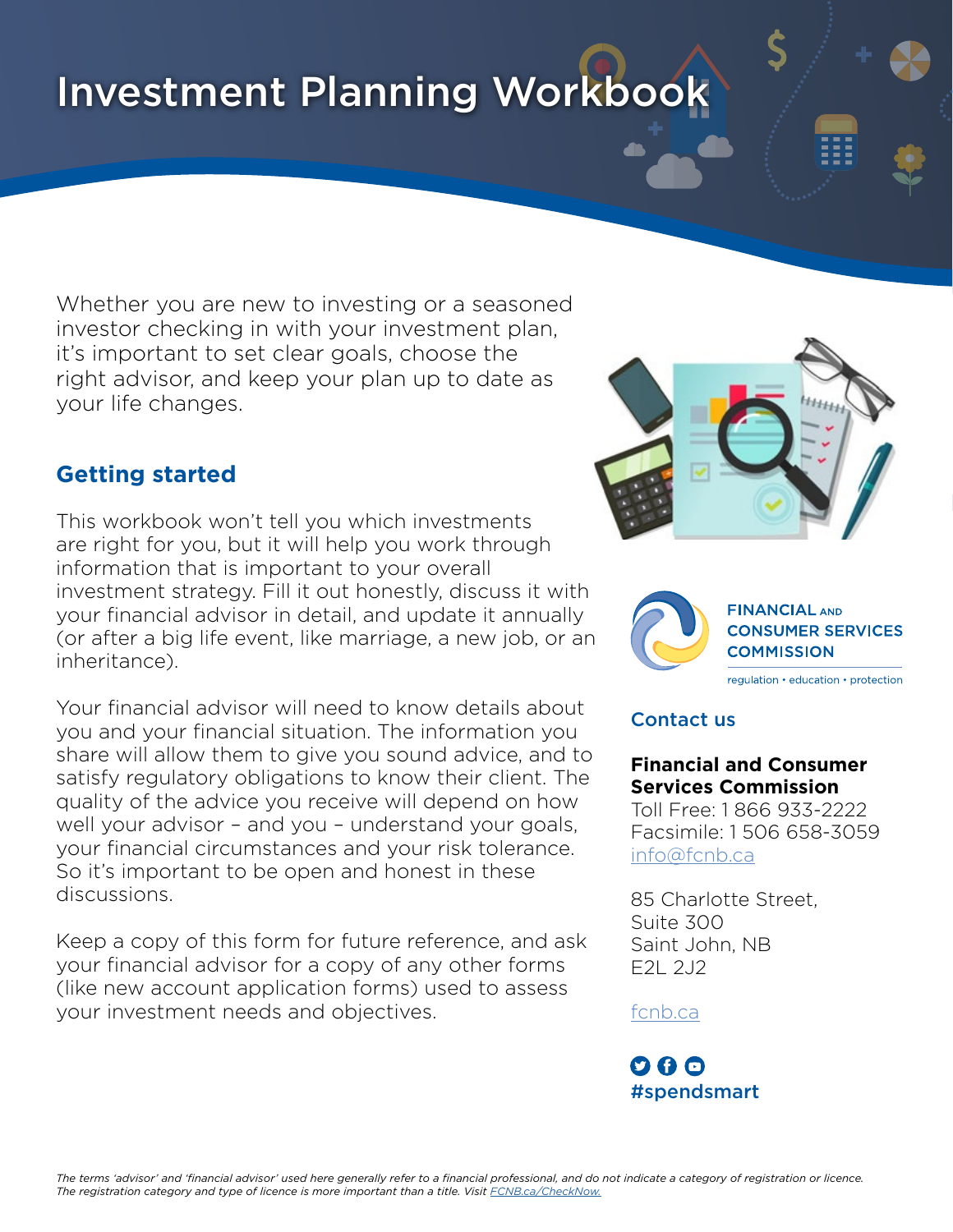

# **Step 1: Personal information**

| Name:                                                                                               |                                                                                                                           |        |               |      |  |
|-----------------------------------------------------------------------------------------------------|---------------------------------------------------------------------------------------------------------------------------|--------|---------------|------|--|
| Phone number:                                                                                       | ,我们也不能在这里的时候,我们也不能在这里的时候,我们也不能会在这里的时候,我们也不能会在这里的时候,我们也不能会在这里的时候,我们也不能会在这里的时候,我们也                                          |        |               |      |  |
| Business number:                                                                                    |                                                                                                                           |        |               |      |  |
| Address:                                                                                            |                                                                                                                           |        |               |      |  |
| Birth date:<br>Email:<br>Number of dependants:<br>Ages:                                             | <u> 1989 - Johann Stoff, amerikansk politiker (d. 1989)</u><br><u> 1989 - Johann Barn, amerikansk politiker (d. 1989)</u> |        |               |      |  |
| Have you prepared a will?                                                                           |                                                                                                                           | ப      | Yes $\Box$ No |      |  |
| Do you feel you have adequate insurance?                                                            |                                                                                                                           | ப      | Yes $\Box$ No |      |  |
| Do you have an accountant?                                                                          |                                                                                                                           | ப      | Yes $\Box$ No |      |  |
| Do you have a financial advisor?                                                                    |                                                                                                                           | $\Box$ | Yes $\Box$    | - No |  |
|                                                                                                     |                                                                                                                           |        |               |      |  |
| Life and property insurance and estate planning<br>are, for most people, important parts of a sound | financial plan.                                                                                                           |        |               |      |  |
| If you aren't sure what your needs are, consult your                                                | financial advisor.                                                                                                        |        |               |      |  |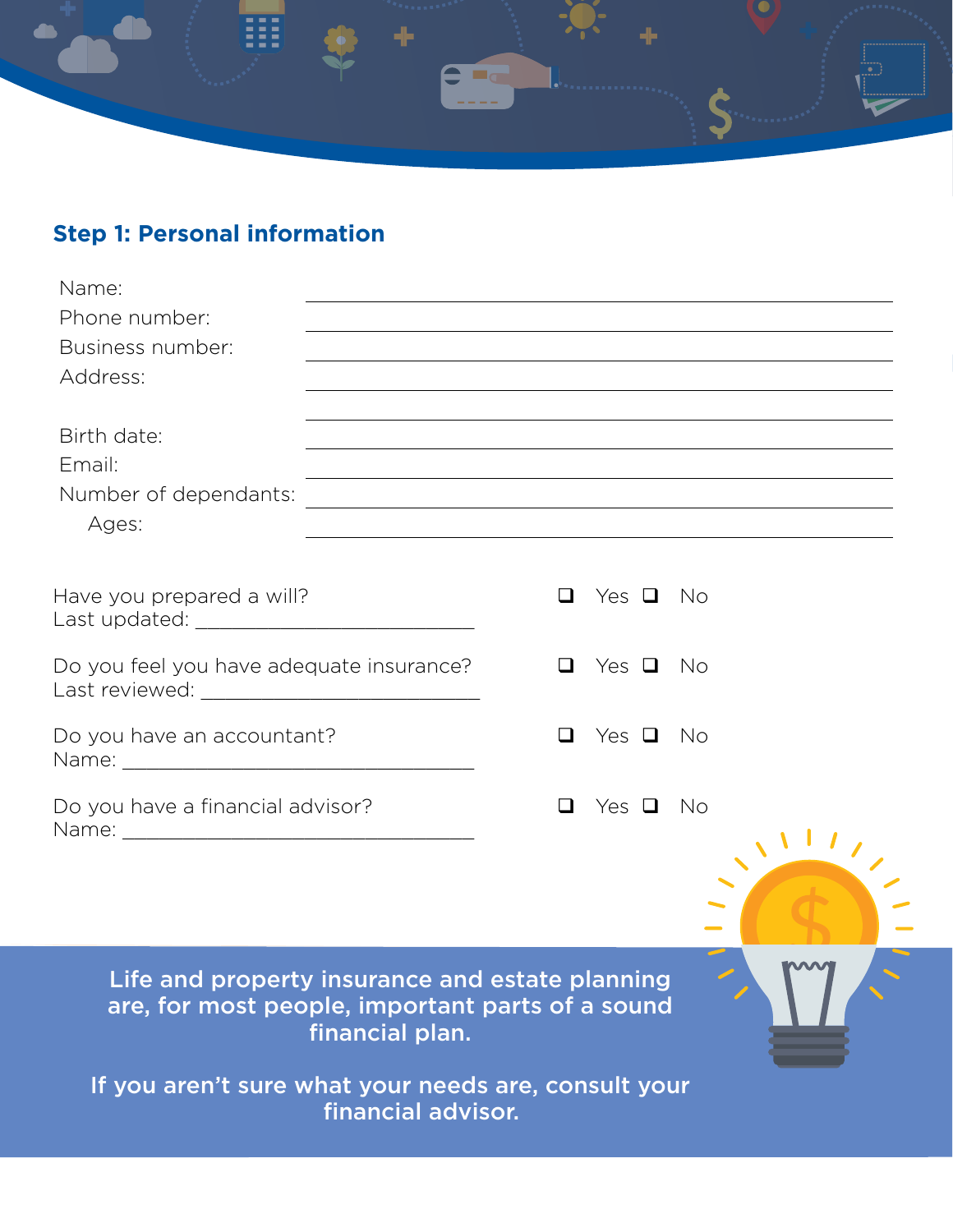## **Step 2: Household net worth**

| <b>Assets</b>                      | You | <b>Spouse</b> |
|------------------------------------|-----|---------------|
| Cash                               |     |               |
| Chequing/Savings Accounts          |     |               |
| RRSPs/RRIFs                        |     |               |
| <b>TFSAs</b>                       |     |               |
| Non-RRSP Investments               |     |               |
| Life Insurance (cash value)        |     |               |
| <b>Employment Pensions Plan</b>    |     |               |
| <b>Personal Property</b>           |     |               |
| Vehicle                            |     |               |
| Real Estate                        |     |               |
| Jewelry/Collectibles               |     |               |
| Other Assets                       |     |               |
| <b>Business Property</b>           |     |               |
| <b>TOTAL</b>                       |     |               |
| <b>Total Household Liabilities</b> |     |               |

| <b>Liabilities</b>                                        | You | <b>Spouse</b> |
|-----------------------------------------------------------|-----|---------------|
| <b>Credit Card Balances</b>                               |     |               |
| <b>Bank Loans</b>                                         |     |               |
| Investment Loans                                          |     |               |
| Taxes Owing                                               |     |               |
| Mortgage Balance                                          |     |               |
| Other Debts                                               |     |               |
| <b>TOTAL</b>                                              |     |               |
| <b>Total Household Liabilities</b>                        |     |               |
| <b>NET WORTH (total assets - total</b><br>$liabilities$ = |     |               |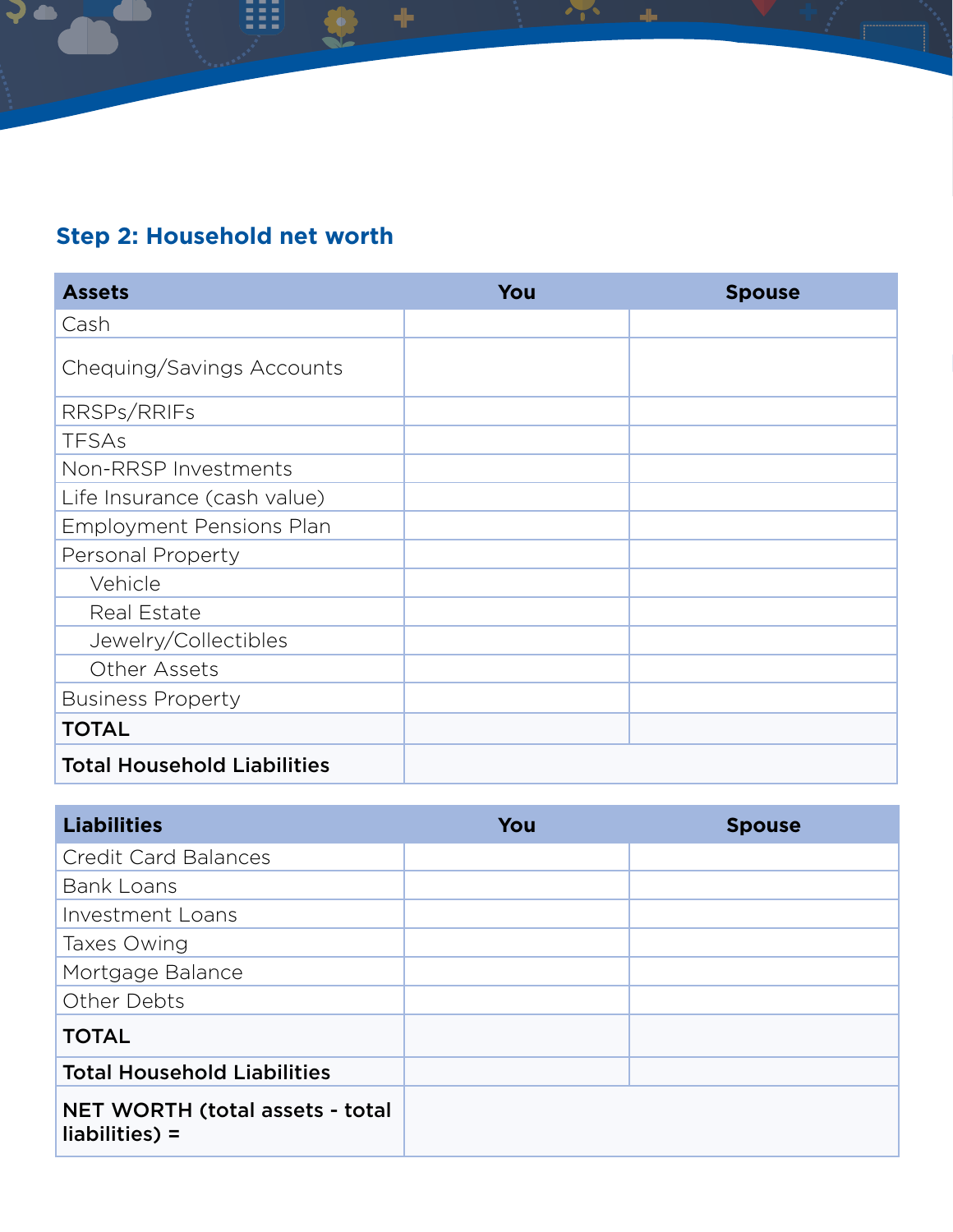

## **Step 3: Monthly household income and expenses**

People tend to underestimate expenses. Looking at your true income and expenses can not only help you better understand where your money is going, it can also help you find areas to cut back and save. This is extra money that you could put toward your long-term goals!

Plan ahead and include all expenses. Contribute regularly to a savings account to prepare for unexpected expenses. For irregular or annual expenses, divide the total amount by 12 and set this money aside each month so it doesn't get spent until it is needed.

| <b>Income</b>                  | <b>Monthly</b><br><b>Amount</b> | <b>Housing Expenses</b> | <b>Monthly</b><br><b>Amount</b> |
|--------------------------------|---------------------------------|-------------------------|---------------------------------|
| Monthly Pay (after taxes)      |                                 | Mortgage/Rent           |                                 |
| Alimony or Child Support       |                                 | Property Tax            |                                 |
| Other Income                   |                                 | Home/Tenant Insurance   |                                 |
| <b>TOTAL</b>                   |                                 | Condo Fees              |                                 |
|                                |                                 | Electricity             |                                 |
| <b>Transportation Expenses</b> | <b>Monthly</b>                  | Gas/Heating             |                                 |
|                                | <b>Amount</b>                   | Water/Sewage            |                                 |
| Car payment                    |                                 | Telephone               |                                 |
| Auto Insurance                 |                                 | TV                      |                                 |
| Gas                            |                                 | Internet                |                                 |
| Parking Costs                  |                                 | Other                   |                                 |
| <b>Public Transit Costs</b>    |                                 | <b>TOTAL</b>            |                                 |
| Other                          |                                 |                         |                                 |
| <b>TOTAL</b>                   |                                 |                         |                                 |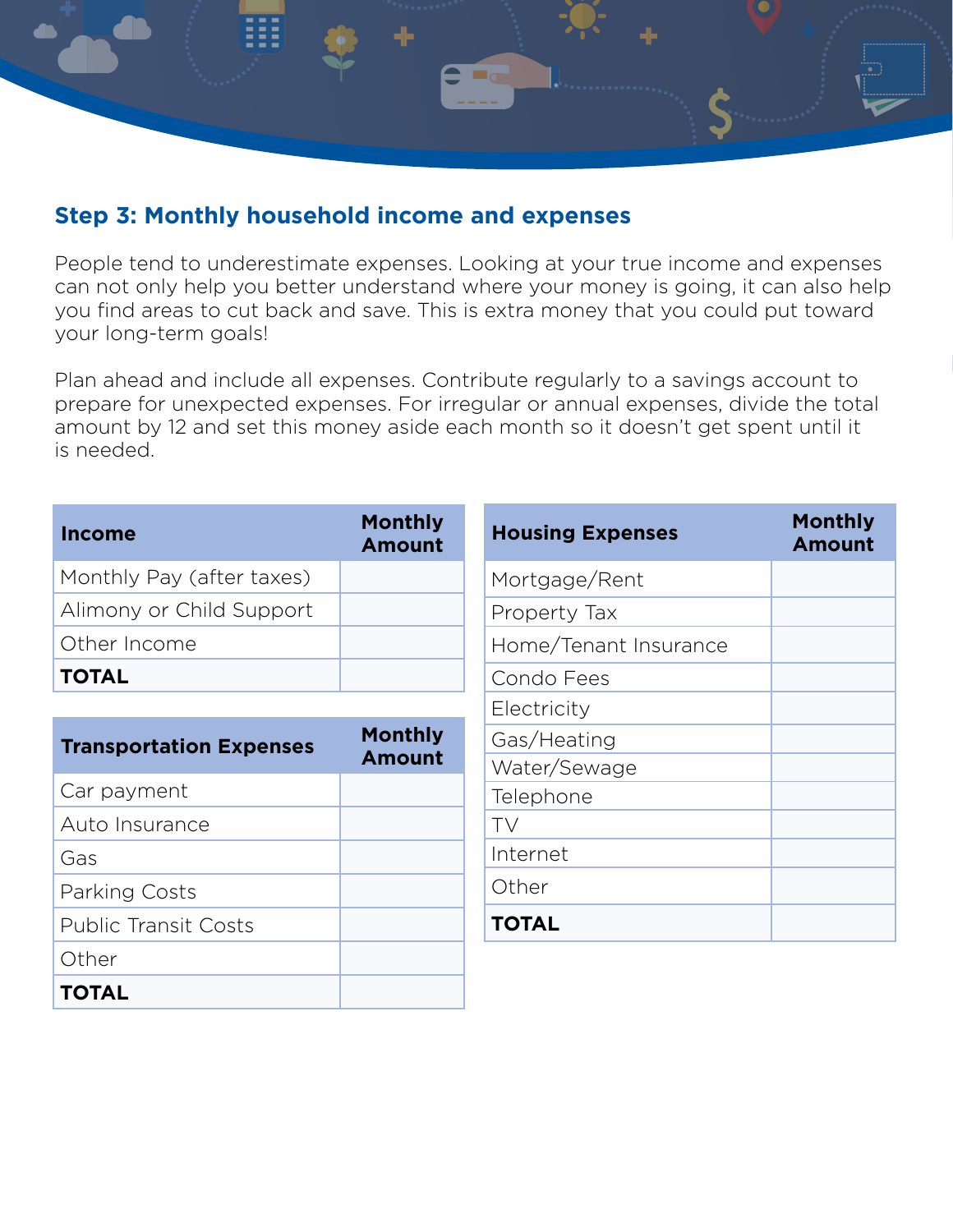| <b>Health/Medical</b><br><b>Expenses</b> | <b>Monthly</b><br><b>Amount</b> |
|------------------------------------------|---------------------------------|
| Dentist                                  |                                 |
| Optometrist                              |                                 |
| Medicines                                |                                 |
| Other                                    |                                 |
| <b>TOTAL</b>                             |                                 |

| <b>Savings/Contributions</b> | <b>Monthly</b><br><b>Amount</b> |
|------------------------------|---------------------------------|
| Personal Savings             |                                 |
| <b>RRSP</b>                  |                                 |
| <b>RESP</b>                  |                                 |
| <b>TFSA</b>                  |                                 |
| Other                        |                                 |
| <b>TOTAL</b>                 |                                 |

| <b>Debt/Loan Payments</b> | <b>Monthly</b><br><b>Amount</b> |
|---------------------------|---------------------------------|
| Credit Card               |                                 |
| Line of Credit/Loan       |                                 |
| Legal Fees                |                                 |
| Alimony or Child Suport   |                                 |
| Other                     |                                 |
| <b>TOTAL</b>              |                                 |

| <b>Personal Expenses</b> | <b>Monthly</b><br><b>Amount</b> |
|--------------------------|---------------------------------|
| Groceries                |                                 |
| Cell Phone               |                                 |
| Entertainment            |                                 |
| Gifts                    |                                 |
| Clothing                 |                                 |
| Charity                  |                                 |
| Vacation                 |                                 |
| Dry Cleaning/Laundry     |                                 |
| Personal Grooming        |                                 |
| Furniture                |                                 |
| <b>Bank Fees</b>         |                                 |
| Other                    |                                 |
| <b>TOTAL</b>             |                                 |

| <b>Debt/Loan Payments</b>   | <b>Monthly</b><br><b>Amount</b> |
|-----------------------------|---------------------------------|
| Child Care                  |                                 |
| School Tuition              |                                 |
| Lunch Money                 |                                 |
| <b>School Supplies</b>      |                                 |
| Extra-curricular Activities |                                 |
| Allowances                  |                                 |
| Cell Phone                  |                                 |
| Other                       |                                 |
| <b>TOTAL</b>                |                                 |

If you have a monthly shortfall (for example, you spend more than you make), it's time to think about ways to reduce your expenses or increase your income. Visit [FCNB.ca](http://fcnb.ca/savingandinvesting.html) for budgeting and money saving tips.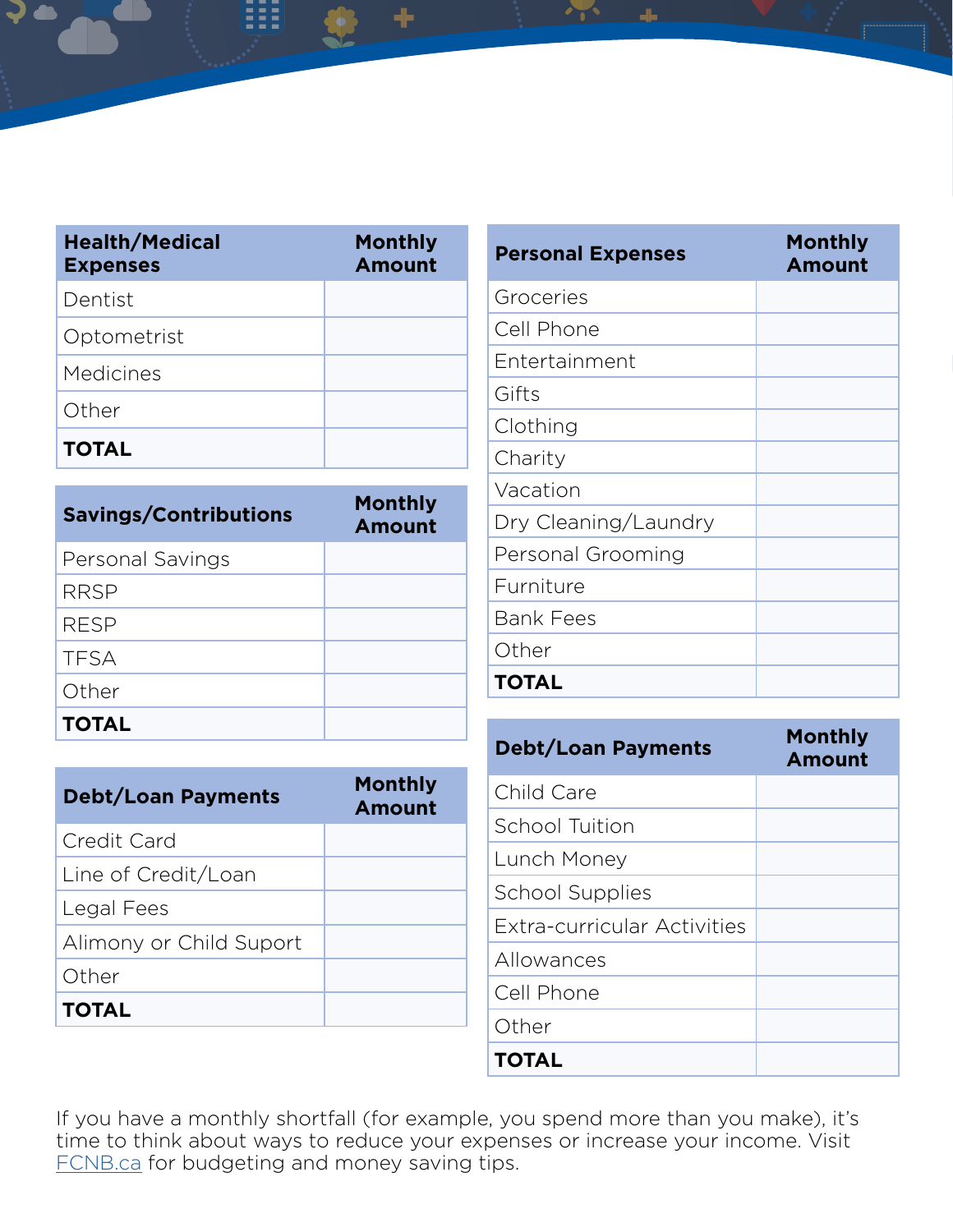

## **Step 4: Financial goals**

The answers to these questions will help you and your financial advisor understand and assess your financial needs, goals, and tolerance for risk.

- 1. Today, I have \$\_\_\_\_\_\_\_\_\_\_\_\_ to invest, and plan to invest an additional \$\_\_\_\_\_\_\_\_\_ each month.
- 2. My major financial goals include (for example, buying a house, paying off a mortgage, buying a car, paying for a child's education, saving for retirement):

| Goal          | <b>Estimated Cost</b> | When? |
|---------------|-----------------------|-------|
|               |                       |       |
| ◠<br><u>.</u> |                       |       |
| 3.            |                       |       |
| `4.           |                       |       |
| 5.            |                       |       |

- 3. The likelihood that I will have to withdraw a significant amount of my investment before the times estimated in question 2 is: Low Medium High
- 4. My household income stream is:
- $\Box$  Very secure  $\Box$  Reasonably secure
- $\Box$  Somewhat uncertain  $\Box$  Very uncertain
- 5. I would feel comfortable if I had \$ that I could access quickly in case of emergency.
- 6. I would feel comfortable if, over the course of any one year, my overall investment portfolio dropped in value by:
- $\Box$  1 2%  $\Box$  3 5%  $\Box$  6 10%
- 

- 
- $\Box$  11 15%  $\Box$  16 20%  $\Box$  over 20%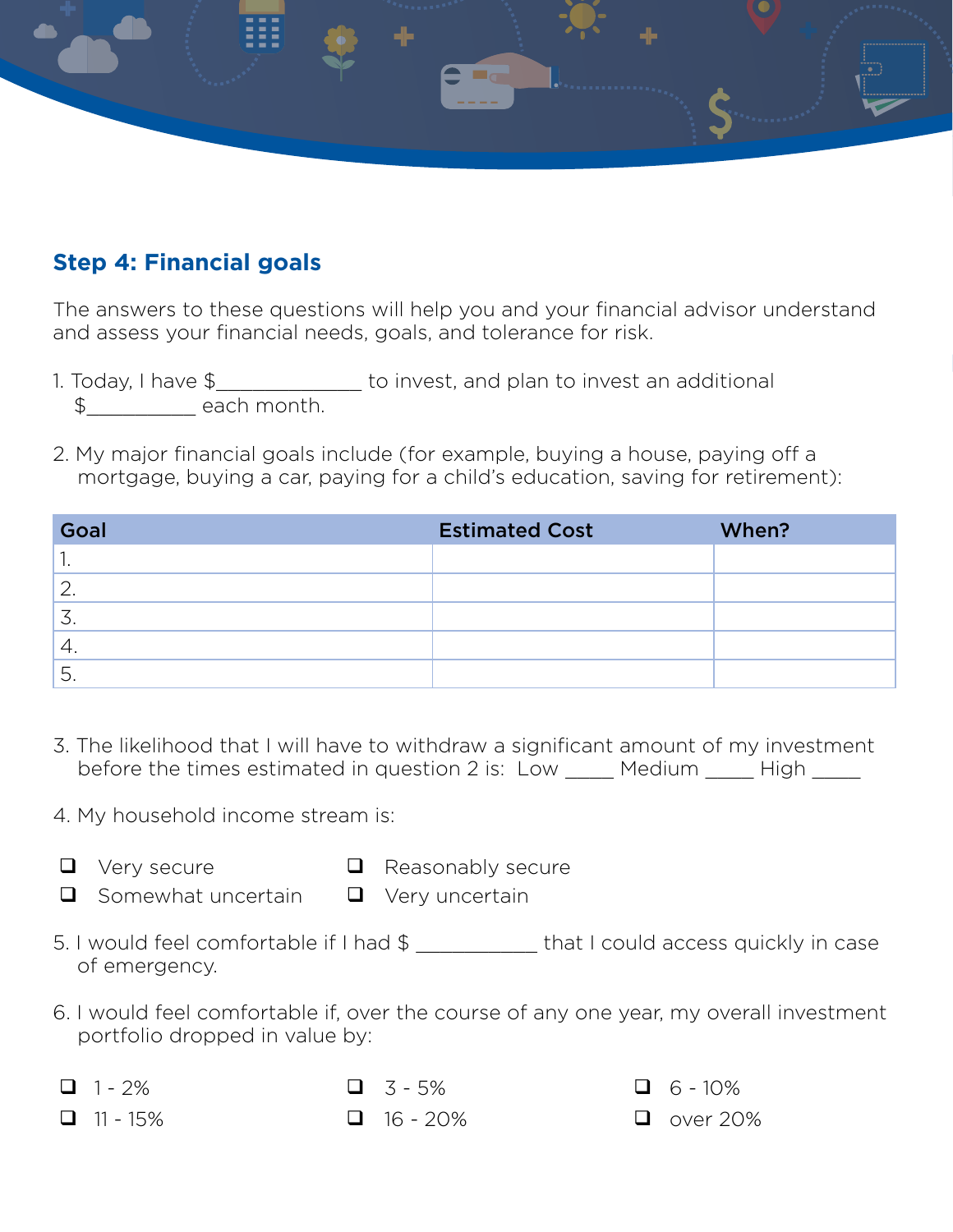- 7. For my overall investment portfolio, the largest drop in value (even if it was temporary) that I would be prepared to accept is:
- 
- $\Box$  None  $\Box$  5% of the total
- 
- $\Box$  15% of the total  $\Box$  25% or more of the total
- 8. My priorities when investing are:

|                                                      | Very important Fairly important Not a Priority |  |
|------------------------------------------------------|------------------------------------------------|--|
| Preserving my capital                                |                                                |  |
| Earning a regular income                             |                                                |  |
| Having the value of my<br>investments grow over time |                                                |  |
| Speculating in high-risk ventures                    |                                                |  |

9. I plan to retire in \_\_\_\_\_\_ years. When I retire, my goal is to have an income of \$\_\_\_\_\_ per month (in today's dollars).

10. After retirement, I expect to receive monthly income from the following sources:

| <b>Source</b>       | <b>Monthly Amount</b> |
|---------------------|-----------------------|
| Employment Pension: | $\mathfrak{P}$        |
| RRSP / RRIF:        | $\mathfrak{P}$        |
| Investment Income:  | $\mathfrak{P}$        |
| Other:              | $\frac{1}{2}$         |
| <b>TOTAL:</b>       | $\varphi$             |

11. I have previously invested in:

- $\Box$  Exchanged Traded Funds  $\Box$  Common Shares  $\Box$  GICs
- $\Box$  Bonds and Debentures  $\Box$  Mutual Funds  $\Box$  Trust Units
- $\Box$  Stock Options  $\Box$  Limited Partnerships  $\Box$  Futures
- **Q** Preferred Shares **Q** Other:
- -
- 
- 
- 
-